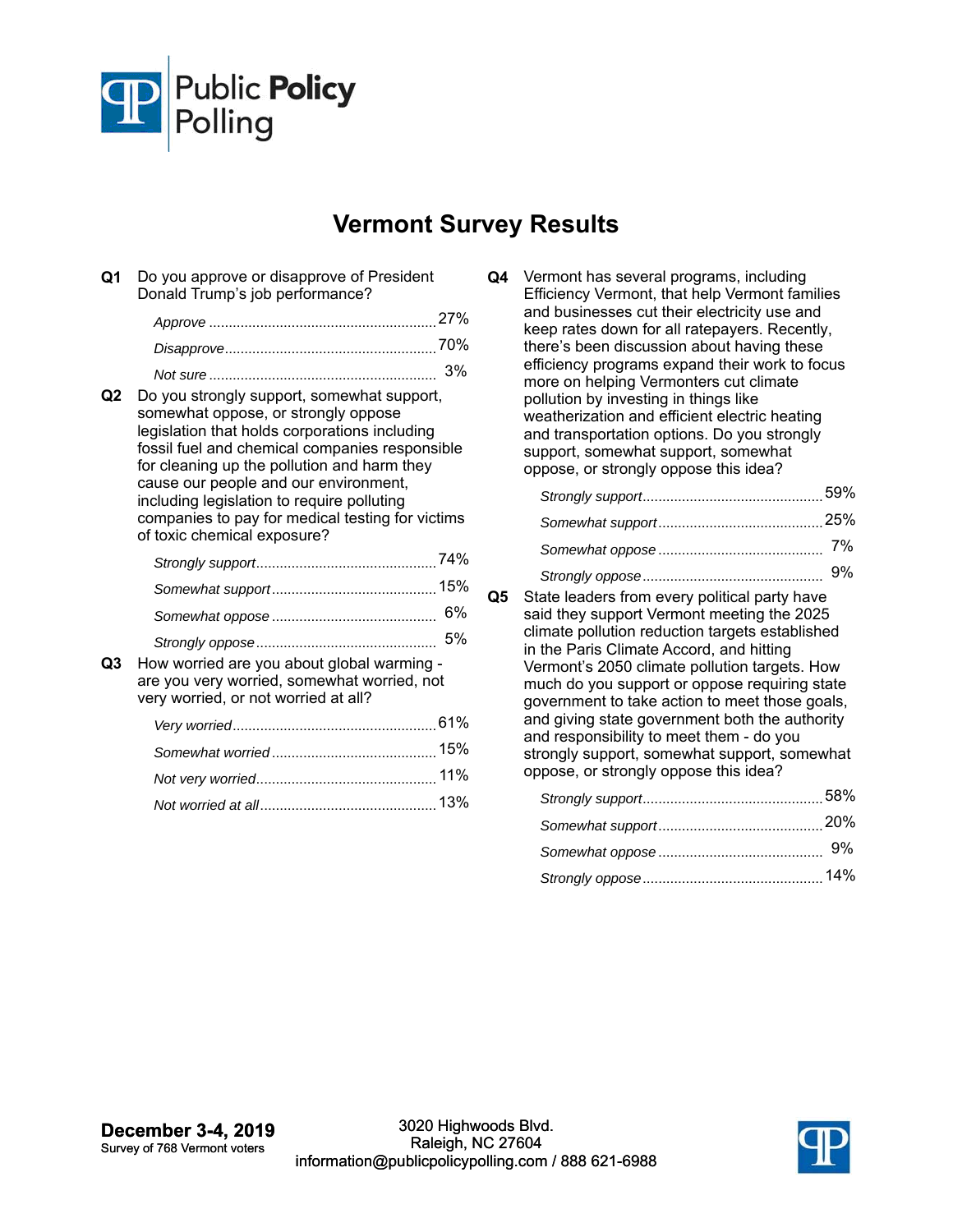

**Q6** In order to reduce pollution from transportation, about a dozen northeast states are designing a regional program to cap climate pollution from the transportation sector, and charge fossil fuel companies a fee to pollute. The revenues would be returned to each state and Vermont would invest them in clean transportation options like public transit, incentives for electric vehicles, and increased funding for bike paths and sidewalks. Do you strongly support, somewhat support, somewhat oppose, or strongly oppose Vermont joining this regional program to reduce pollution from transportation?

| 9% |
|----|

|  | 16% |
|--|-----|

**Q7** Do you strongly support, somewhat support, somewhat oppose, or strongly oppose requiring electric utilities in Vermont to get 100 % of their electricity from clean, renewable energy sources such as wind and solar by 2030?

| 49%                          |
|------------------------------|
|                              |
|                              |
| $\lambda$ $\lambda$ $\Omega$ |

*Strongly oppose* 14% .............................................. **Q8** Under current rules, if Vermont were to implement a 100% renewable energy requirement, only 10% would be required to come from renewables inside Vermont. Would you strongly support, somewhat support, somewhat oppose or strongly oppose significantly increasing that requirement?

**Q9** Would you be much more likely, somewhat more likely, somewhat less likely, or much less likely to support a candidate who wants Vermont to take action to meet the 2025 climate pollution reduction targets established in the Paris Climate Accord, and hitting Vermont's 2050 climate pollution targets, or would it not make a difference?

**Q10** In the election for President, did you vote for Republican Donald Trump, Democrat Hillary Clinton, someone else, or did you not vote in the election?

| Someone else / Did not vote 21%                                                                                                   |     |
|-----------------------------------------------------------------------------------------------------------------------------------|-----|
| <b>Q11</b> If you are a woman, press 1. If a man, press 2.<br>If you are gender non-binary, press 3.                              |     |
|                                                                                                                                   |     |
|                                                                                                                                   |     |
|                                                                                                                                   |     |
| <b>Q12</b> If you are a Democrat, press 1. If a Republican,<br>press 2. If a Progressive, press 3. If an<br>independent, press 4. |     |
|                                                                                                                                   |     |
|                                                                                                                                   |     |
|                                                                                                                                   |     |
|                                                                                                                                   |     |
| Q13 If you are white, press 1. If other, press 2.                                                                                 |     |
|                                                                                                                                   | 94% |
|                                                                                                                                   |     |

*Other* 6% ...............................................................

**December 3-4, 2019** Survey of 768 Vermont voters